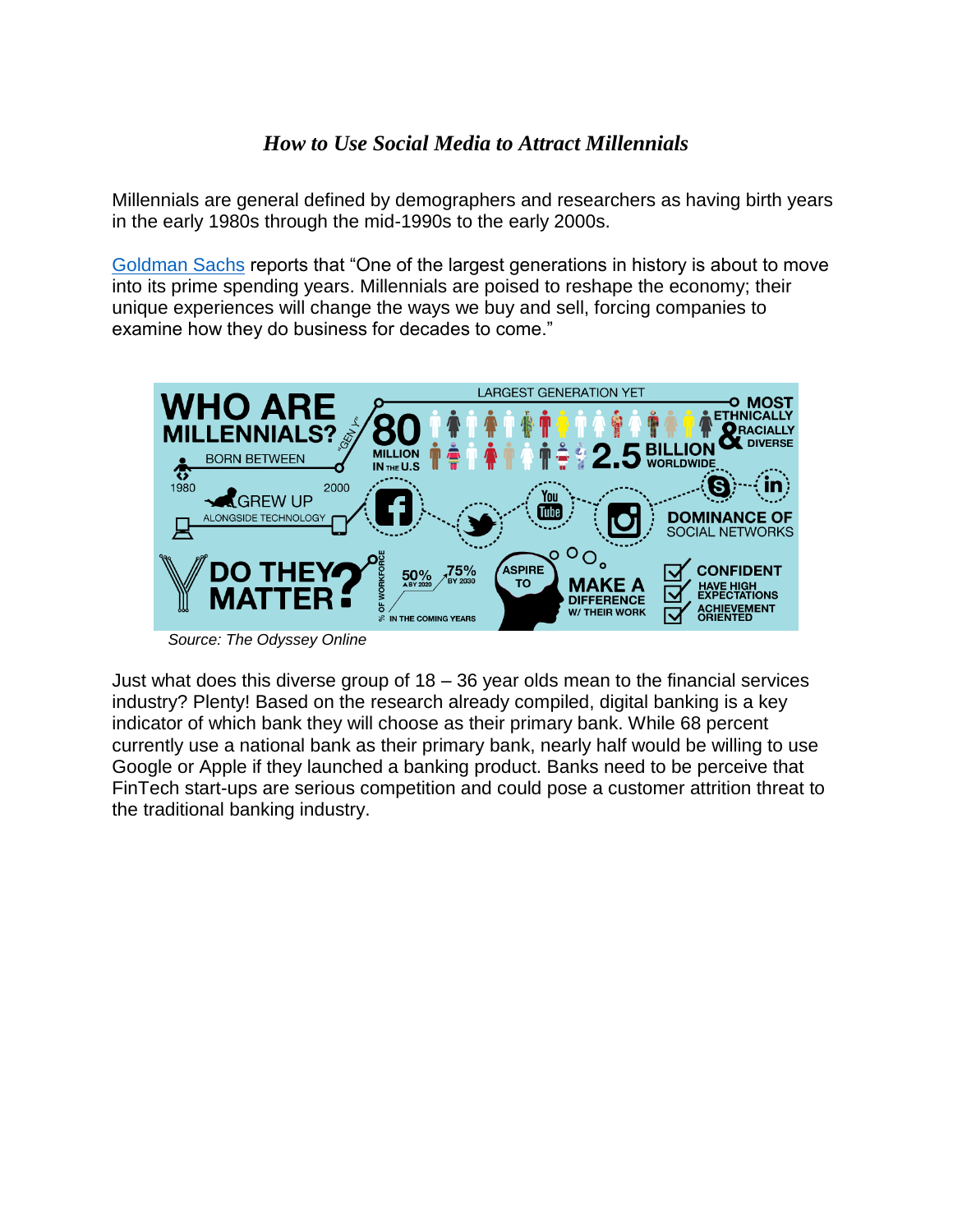

Considering that 90 percent have a relationship with a traditional financial institution, one third of those customers have at least one financial product provided by another financial services provider.



Millennials still need advice on traditional products such as savings accounts and credit cards, but they trust their parents, no one, and "other" more than a financial professional. Millennials tend to distrust banks in general, and banks must fight an uphill battle to win back that trust.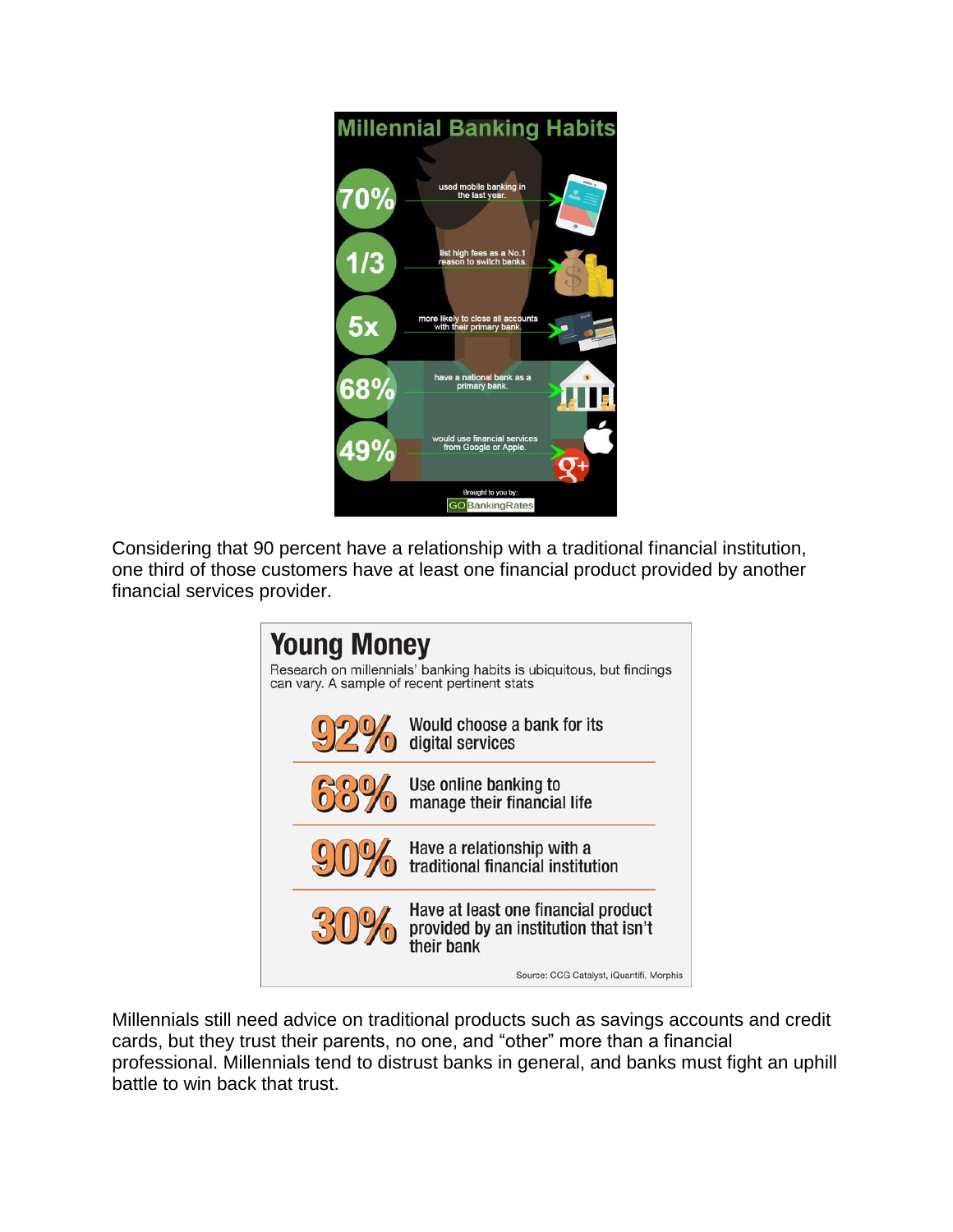## Millennials say they need financial advice on...



[American Banker](https://www.americanbanker.com/news/what-do-millennials-want-from-banks-everything-nothing-whatever) reported on a Scratch project, called the Millennial Disruption Index, which interviewed 10,000 Millennials, that banks are among the most unlikable brands and one third believe they will not need a bank at all in the future. American Banker believes that "Millennials don't necessarily dislike banks – they just want them to be better." The project also revealed that 71 percent of Millennials would rather visit the dentist than listen to advice from a bank.

Paul Schaus, CCG Catalyst's President and Chief Executive, states "As banks transform their business strategy to cater to this generation, they must understand that while this group wants more automated functionality, they still expect to maintain control over their banking but want human connection when they need it."

Banks are approaching this new generation with different strategies.

- Avidia Bank launched Cardless Cash. They plan on rolling out cardless ATMs, a real time payments service and a mobile wallet.
- BB&T has U platform where customers can customize a personal financial dashboard, view accounts from multiple financial institutions, make person-toperson payments, and schedule an appointment with a banker.

Millennials also consume digital content in an effort to make informed decisions. Banks have a unique opportunity to present content on areas such as investing, managing finances, and savings plans every time a customer uses digital banking.

BBVA Research published ["The Millennials](https://www.bbvaresearch.com/wp-content/uploads/2014/12/141216_US_BW_BankMillennials.pdf) Paradox" and outlined a strategy banks should follow to attract Millennials:

- Avoid transactional relationships and commoditization in short, provide customized services;
- Turn Millennials into your champions seek Millennials feedback, listen, and respond promptly and personally;
- Speak their language hire Millennials to interact digitally with customers;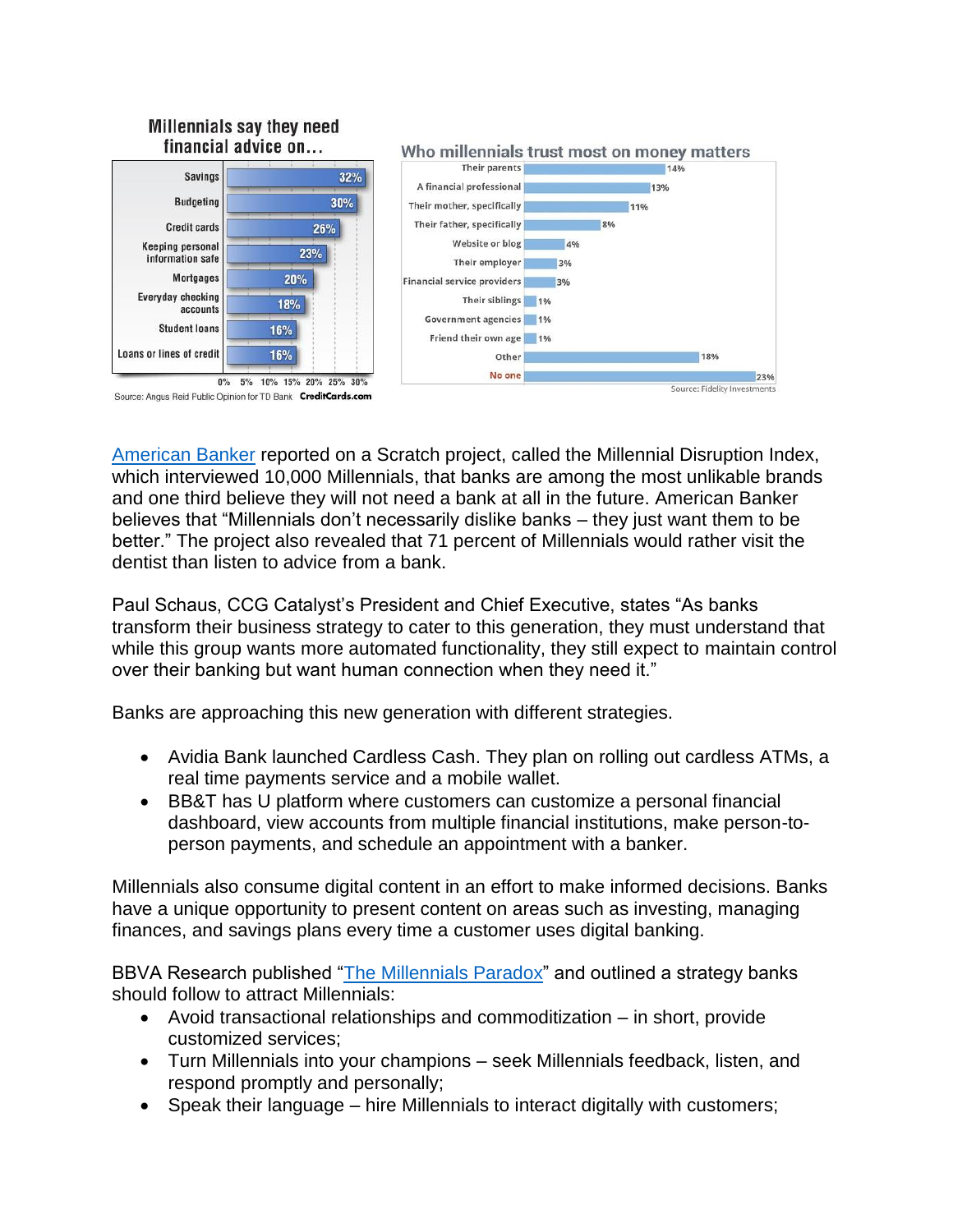- Embrace their values demonstrate your commitment to social and environmental causes;
- Pay special attention to the youngest build a stable customer base over time.

## How Can Banks Reach Millennials?

Brochures are not going to be useful in reaching the Millennial generation. Instead, banks should concentrate on:

- Interactive approaches: YouTube videos, webinars, and infographics;
- Transparency: Explain all fees in detail and highlight your bank's involvement in social causes
- Providing choices: Offer a variety of banking capabilities such as branch, online, and through mobile apps.



*Source: Paybefore*

As Millennials increasingly use mobile banking services, banks should remain proactive. Global social media usage is also on the rise and will continue to do so. Innovative banks are changing the way we bank globally using social media and it is paying off.

- Rakuten Bank in Japan Transfer by Facebook
- Royal Bank of Canada Royal Bank's iPad app
- ASB Bank (New Zealand) P2P payments app
- FNB Bank (South Africa) FNB Facebook
- Commonwealth Bank (Australia) CommBank Kaching
- GT Bank (Nigeria) GT Facebook

See "How Facebook Can Be Utilized to Provide Online Banking."